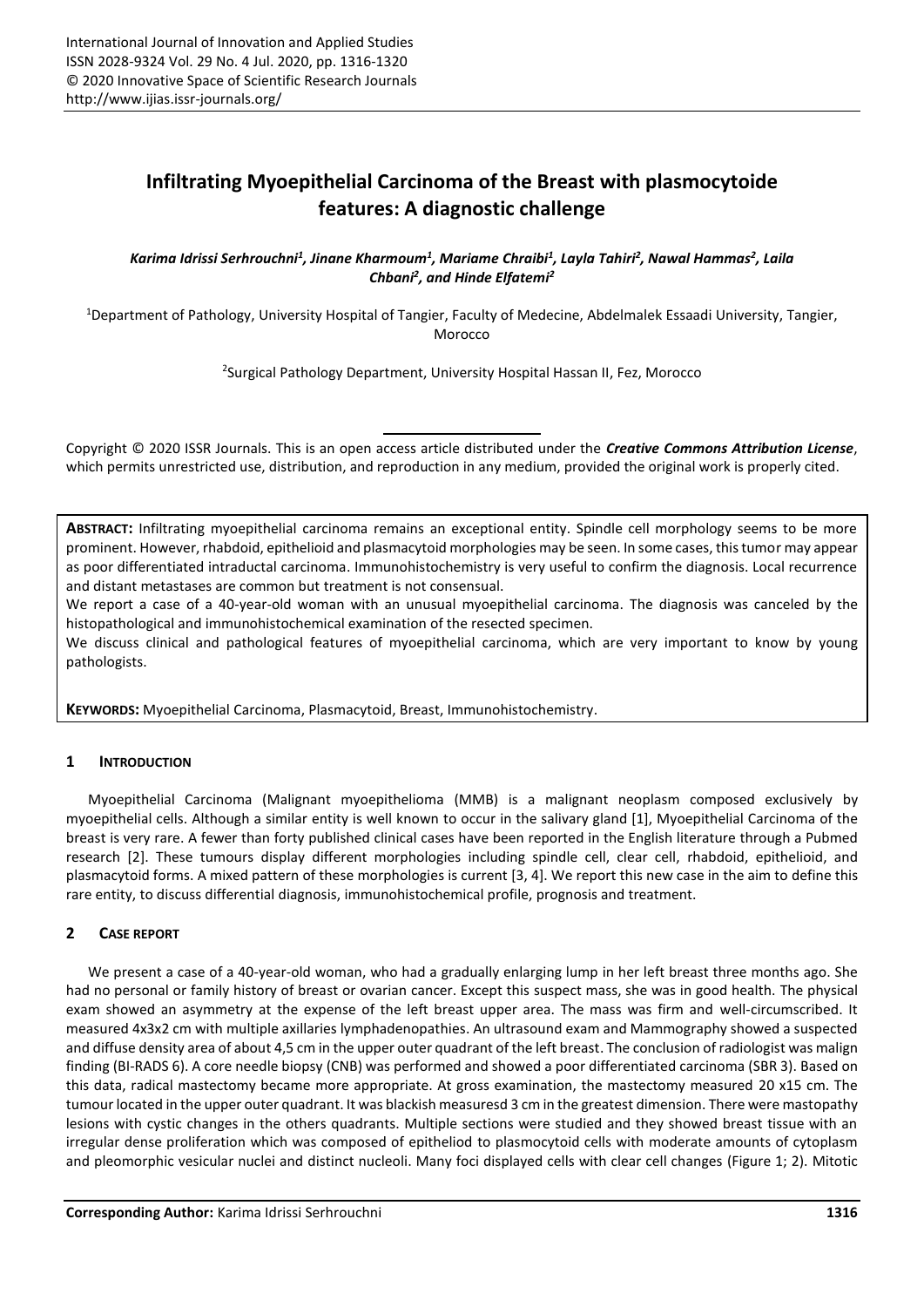#### **Karima Idrissi Serhrouchni, Jinane Kharmoum, Mariame Chraibi, Layla Tahiri, Nawal Hammas, Laila Chbani, and Hinde Elfatemi**

figures were frequent (15 mitotic figures per 10 high power fields) with numerous abnormal mitoses. The tumour infiltrate diffusely the stroma. No lymphovascular emboli or perineural spread was seen. All the surgically resected margins were uninvolved by the neoplastic process. Other findings included atypical ductal hyperplasia and periductal mastitis were seen. The sentinel axillary lymph node showed 23 metastatic nodes with capsular effraction and vascular invasion.

Immunohistochemistry was performed and the tumour cells were seen to be strongly positive for S-100, P63, CK, SMA and weakly positive for E-cadherine with an increased positivity for Ki-67 that provided the high proliferation index (Figure 4). The neoplastic cells were negative for ER, PR, HER-2/neu, CK8/18, LCA, CD163, Melan 1, desmine and myogenine.

The histology and accompanying immunohistochemical staining patterns were consistent with an infiltrating myoepithelial carcinoma with plasmacytoid changes of the breast.

Total body CT scan didn't show any distant metastasis. The patient had an uneventful postoperative stay. She received an adjuvant chemo-radiotherapy (three cycles of paclitaxel and carboplatin). She is still alive without local recurrence.



*Fig. 1. The histologic view showing diffuse infltration of the breast (Hematoxylin-eosin magnifcation, x 50)* 



*Fig. 3. Plasmacytoid cells with vesicular nuclei and eosinophilic cytoplasm (Hematoxylin-eosin magnifcation, x200)* 



*Fig. 2. Invasive proliferation, diffuse arrangement of solid growth pattern (Hematoxylin-eosin, magnifcation, x 100)* 



*Fig. 4. Immunohistochemical view showing positive staining with S*‑*100; CK; SMA and p63.*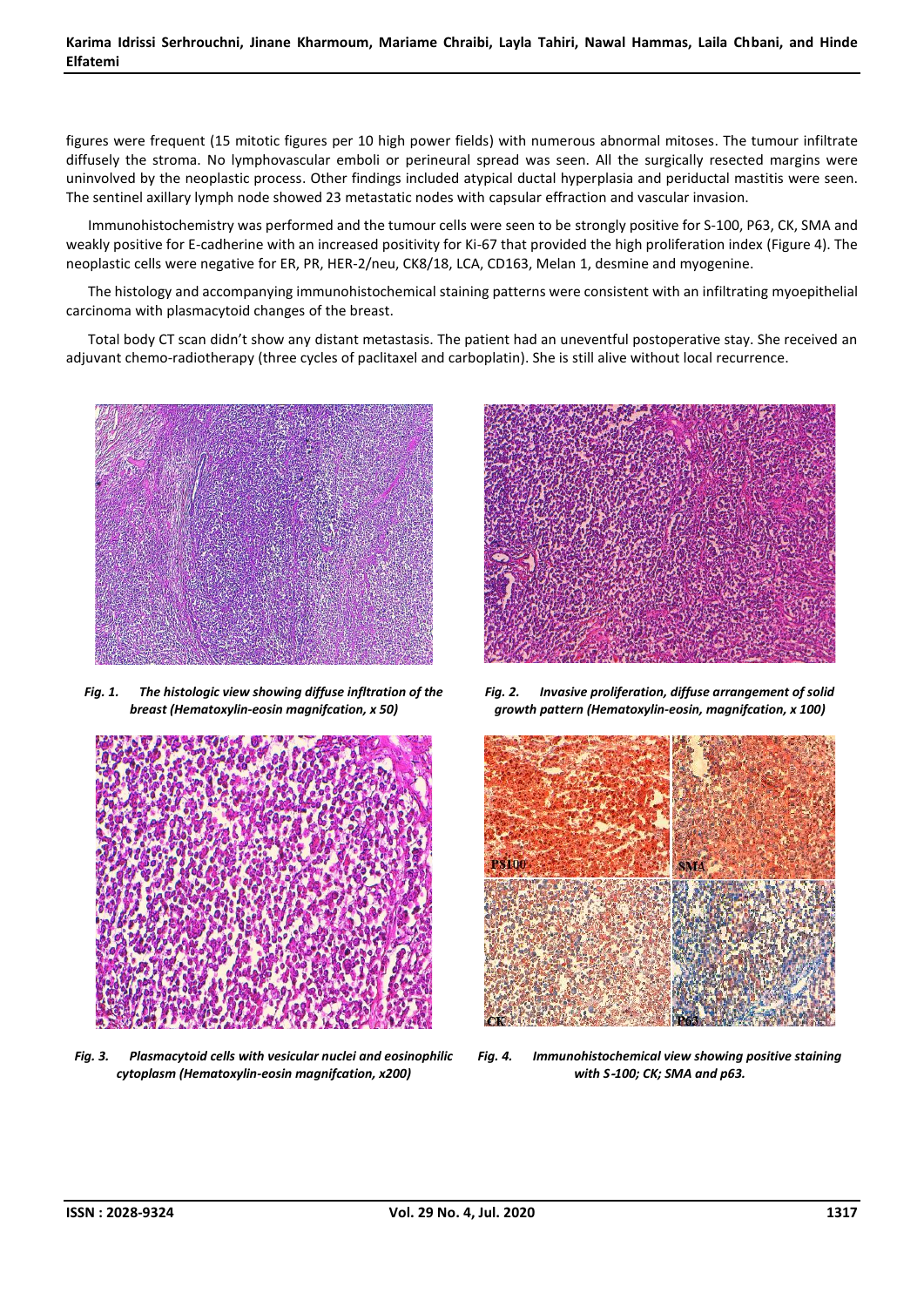## **3 DISCUSSION**

Myoepithelial carcinoma of the breast is an extremely rare tumour. A limited number of published reports have described this entity. Sarkar and Lallenbach [5] were the first who described various amounts of myoepiepithelial cells with different morphologies in 1966. It's a benign counterpart "adenomyoepithelioma". It's is also a rare tumour of the breast, reported for the first time in 1970 [6]. The WHO classification of breast tumors (4th edition) has included MMB under category of metaplastic carcinoma of no special type [7]. It's mostly seen in women aged 25–81 years old [2]. This tumor usually discovered clinically within the manual palpation.

Radiologic features are not specific. It presents as poorly-circumscribed masses measuring 10 to 48 mm (middle of 26 mm) [8]. FNA specimen shows a biphasic pattern with or without tumor necrosis or mitotic figures [4]. Microscopically, MMB shows infiltrating spindle tumor cells with prominent cytologic atypia, increased mitotic activity (more than 3-4/10 HPF) and definitely infiltrating tumor borders [3]. However, myoepithelial cells may adopt a number of different morphologies including spindle cell, clear cell, epithelioid, rhabdoid and plasmacytoid forms [9]. In a study by Hornick and Fletcher, over half of their 101 cases of soft tissue myoepitheliomas actually showed a mixed pattern of these four morphologies [10]. Whereas the MMB reported by Sauer described both the spindle cell and epithelioid ("polygonal") cell populations [11], the intraductal case reported by Tamai et al. lacked only the plasmacytoid cell type [12]. The heterogeneity with the myoepithelial cells can therefore complicate the diagnostic process for myoepithelial carcinoma even further, obviating a need to use the immunohistochemistry and to expand the differential diagnosis.

On immunohistochemistry, tumor cells represent strong positivity of myoepithelial markers, such as smooth muscle actin, calponin, vimentin, S-100, p63, WT1, NGFR, CD10 and EGFR. They variably show staining for epithelial markers, such as cytokeratin [AE1/AE3 + 8/18] or epithelial membrane antigen. Additionally, increased positivity for Ki-67 provided evidence for a high proliferation index among the neoplastic cells [1, 2, 3]. MMB are completely negative for hormone receptors [6].

Under electron microscopy, well-formed desmosomes and hemidesmososmes together with pinocytic vesicles, plentiful rough endoplasmic reticulum and 6 nanometer microfilaments are seen [6].

Molecular abnormalities of myoepithelial carcinoma showed the point mutation of p53 gene. Angele and al [10]. have also reported that p53 protein was negative in benign myoepithelial lesions but overexpressed in 44.4% of malignant myoepithelial tumors of the breast.

Increasing research had identified ME cell specific genes like S100A2, LGALS7, CSTA and BPAG [4]. The expression of SPARC (osteonectin) is known to independently portray a poor prognosis in breast carcinoma, which is irrespective of the ER/PR status. These markers can be used in the identification of the myoepithelial cells as well [4].

Identification and further research on the genesis of these tumors could help to discover new molecular targets for its management [2].

The differential diagnosis from spindle cell/metaplastic carcinomas, primary spindle cell sarcomas or malignant fibrous histiocytoma of the breast is challenging all may demonstrate atypical spindle cells along with other common stigmata of cancer like necrosis and mitotic activity [1,2,6,7]. So, these tumors are almost impossible to differentiate without

immunohistochemistry. In some instances, the presence of such features as a chondromyxoid background and atypical multinucleated giant cells in a case of metaplastic carcinoma may generously help in eliminating MEC.

In this case, it may be appropriate to entertain the diagnosis of lobular carcinoma or metastatic melanoma, simply because some of the tumor cells in our case displayed plasmacytoid morphology. The presence of signet-ring cells in lobular carcinoma and intracytoplasmic pigment in melanoma can distinguish these entities from MEC [3].

In our case, the positivity for cytokeratin, SMA, S100 and CD10 clearly proved the myoepithelal origin of this tumour.

Myoepithelial carcinomas are treated mainly by wide local excision, lymph node dissection and adjuvant chemoradiotherapy [1, 13, 14]. There are not sufficient data available to define the role and effectiveness of first-line chemotherapy, although it remains the only therapeutic choice in cases with distant metastasis or recurrence disease. Taking into consideration the unresponsiveness of the tumor to neoadjuvant therapy, there was an alteration of regimens postoperatively (Ola A. Harb et al. Papazian et al. and Dsouza S et al.) [1,2,6].

However, none of the chemotherapy protocols have been efficient (including carboplatin, paclitaxel, doxorubicin, cyclophosphamide, gemcitabine and oral capecitabine) [15].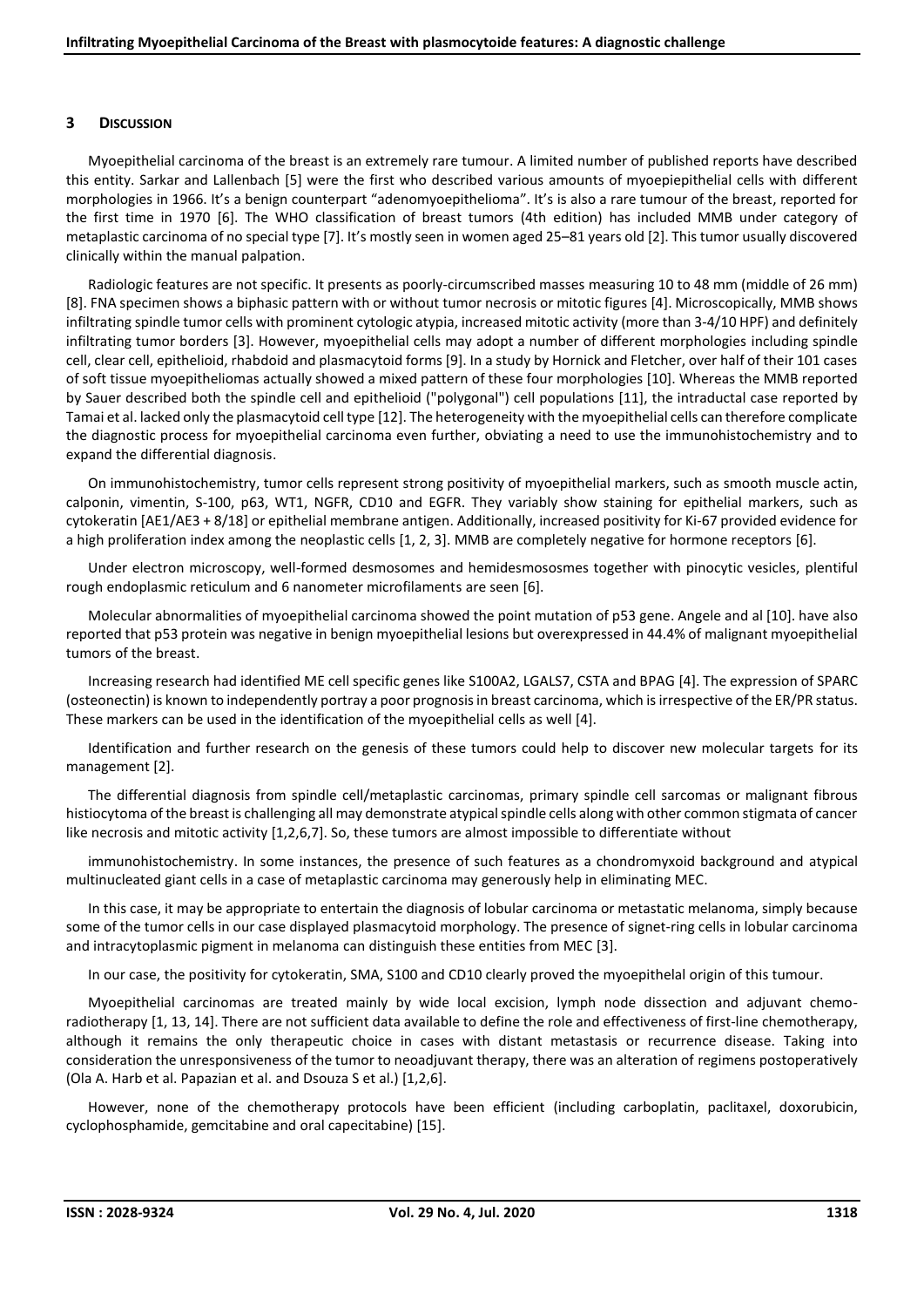The effectiveness of hormone therapy is unknown, since the tumor was triple-negative, so hormone therapy doesn't helpful [16]. Up to date, several cases of local recurrence or metastasis have been reported, so myoepithelial carcinoma should be carefully examined and needed to close follow up. They adopt an aggressive clinical course with an outcome comparable to poorly differentiated adenocarcinoma of the breast. Two and five years survival is 88% and 55% respectively [2]. Ola A. Harb and al. also suggested that a tumor of more than 2 cm confers poor prognosis [17,18].

## **4 CONCLUSION**

The ambiguous biological behaviour of this unusual cancer improves to confirm the diagnosis by immunohistochemistry. A multidisciplinary treatment approach is strongly recommended.

## **DECLARATION OF PATIENT CONSENT**

The authors certify that they have obtained all appropriate patient consent forms. In the form the patient (s) has/have given his/her/their consent for his/her/their images and other clinical information to be reported in the journal. The patients understand that their names and initials will not be published and due efforts will be made to conceal their identity, but anonymity cannot be guaranteed.

#### **FINANCIAL SUPPORT AND SPONSORSHIP**

Nil.

## **CONFLICTS OF INTEREST**

There are no conflicts of interest.

#### **REFERENCES**

- [1] S.P. Dsouza, A. Kulkarni, N. Sharma, S.D. Banavali, Myoepithelial carcinoma of the breast: case report of a rare entity and its response to chemotherapy, South Asian J. Cancer 6 (2017) 185–194.
- [2] Ola A. Harba, Ahmed A. Obayab, Taha A. Baiomyc, Loay M. Gertallahc, Sherif Y. Yousif. Malignant myoepithelioma of the breast (MMB); An interesting case report with pathological, immunohistochemical findings and review of literature. Human Pathology: Case Reports 17 (2019) 200301.
- [3] Daniel L, Yayan C, Kiyoe K and Kamani L: Infiltrating myoepithelial carcinoma of the breast, a case report and cytologichistologic correlation. Diagnostic Pathology 2008; 3: 7.
- [4] Hiroya O, Akiko I, Tomoya K, Rintaro O Kunihiko M, Mikio M, Kazuhiko I, Kazuhiro M, Shigeru Katagiri, and Mitsunori Y: Myoepithelial Carcinoma of the Breast with Focal Rhabdoid Features. The Breast Journal, 2013; 19: 100–103.
- [5] Sarkar K, Kallenbach E: Myoepithelial cells in carcinoma of human breast. Am J Pathol 1966; 49: 301-7.
- [6] M. Papazian, I. Kalantzis, G. Galanopoulos, I. Mani, O. Tzaida, I. Iacovidou, et al., Malignant myoepithelioma of the breast: a case report and review of the literature, Mol. Clin. Oncol. 4 (2016) 723–727.
- [7] S.R. Lakhani, I.O. Ellis, S.J. Schnitt, P.H. Tan, M.J. van de Vijrer, WHO Classification of Tumours of the Breast, (2012), pp. 120–123.
- [8] Poret H, Cormier B, Marret H, Body G, Ouldamer L: Malignant myoepithelial breast carcinoma: Diagnosis and therapeutic difficulties. Gynécologie Obstétrique & Fertilité 2012; 7: 32.
- [9] Darvishian F, Lin O: Myoepithelial cell-rich neoplasms: cytologic features of benign and malignant lesions. Cancer 2004; 102: 355-361.
- [10] Hornick JL, Fletcher CD: Myoepithelial tumors of soft tissue: a clinicopathologic and immunohistochemical analysis of 101 cases with evaluation of prognostic parameters. Am J Surg Pathol 2003, 27: 1183-1196.
- [11] Sauer T: Cytologic findings in malignant myoepithelioma: a case report and review of the literature. Cytojournal 2007; 4: 3.
- [12] Tamai M, Nomura K, Hiyama H: Aspiration cytology of malignant intraductal myoepithelioma of the breast. A case report. Acta Cytol 1994, 38: 435-440.
- [13] Liang YF, Zeng JC, Ruan JB, Kang DP, Wang LM, Chen C, Xu JF and Wu QL: Malignant myoepithelioma of the breast: A case report and review of literature. Int J Clin Exp Pathol 7: 2654-2657, 2014.